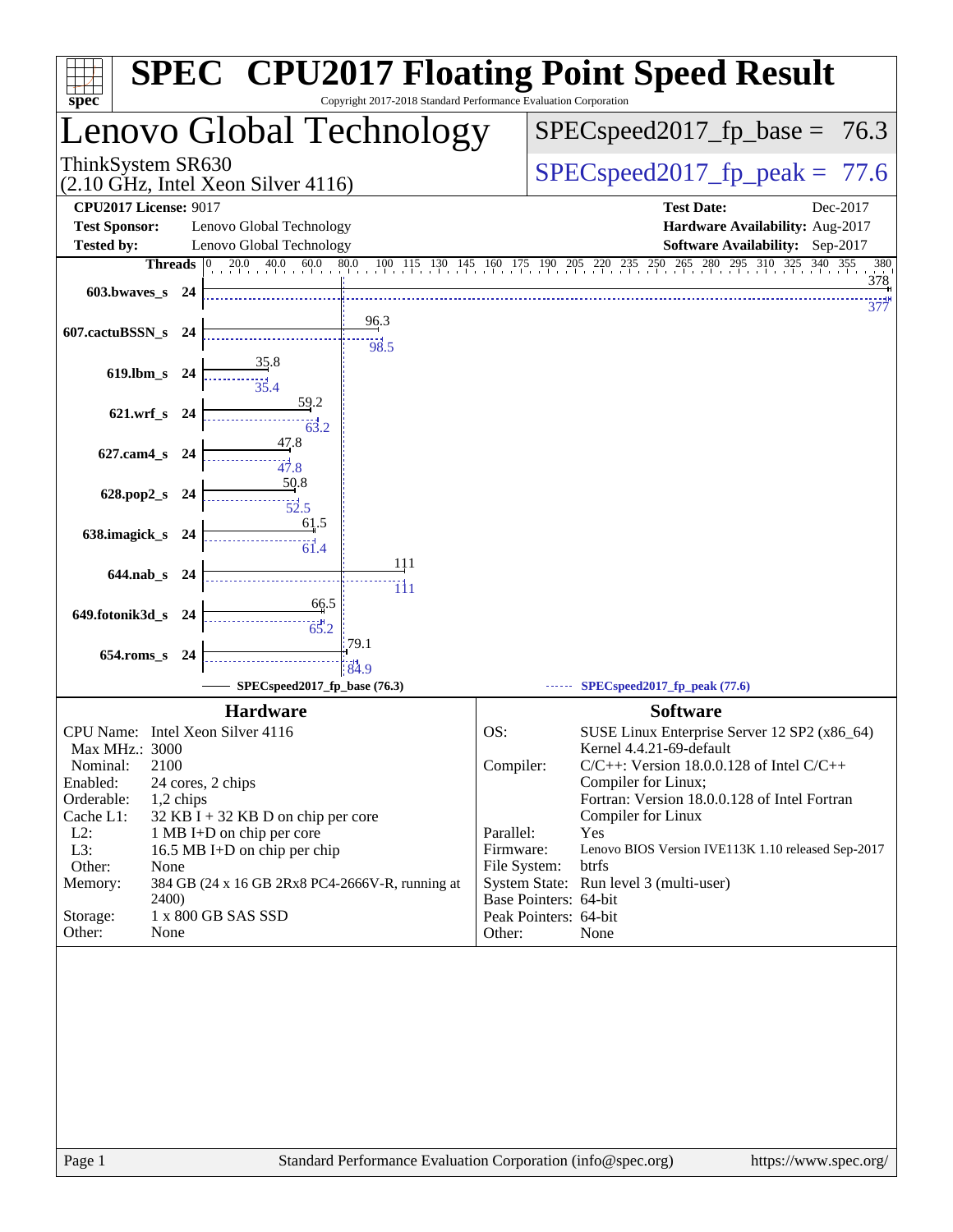

### Lenovo Global Technology

ThinkSystem SR630  $SPEC speed2017$  fp\_peak = 77.6  $SPECspeed2017<sub>fp</sub> base = 76.3$ 

(2.10 GHz, Intel Xeon Silver 4116)

**[Test Sponsor:](http://www.spec.org/auto/cpu2017/Docs/result-fields.html#TestSponsor)** Lenovo Global Technology **[Hardware Availability:](http://www.spec.org/auto/cpu2017/Docs/result-fields.html#HardwareAvailability)** Aug-2017 **[Tested by:](http://www.spec.org/auto/cpu2017/Docs/result-fields.html#Testedby)** Lenovo Global Technology **[Software Availability:](http://www.spec.org/auto/cpu2017/Docs/result-fields.html#SoftwareAvailability)** Sep-2017

**[CPU2017 License:](http://www.spec.org/auto/cpu2017/Docs/result-fields.html#CPU2017License)** 9017 **[Test Date:](http://www.spec.org/auto/cpu2017/Docs/result-fields.html#TestDate)** Dec-2017

#### **[Results Table](http://www.spec.org/auto/cpu2017/Docs/result-fields.html#ResultsTable)**

|                                    | <b>Base</b>    |                |       |                |       | <b>Peak</b>    |       |                |                |              |                |              |                |              |
|------------------------------------|----------------|----------------|-------|----------------|-------|----------------|-------|----------------|----------------|--------------|----------------|--------------|----------------|--------------|
| <b>Benchmark</b>                   | <b>Threads</b> | <b>Seconds</b> | Ratio | <b>Seconds</b> | Ratio | <b>Seconds</b> | Ratio | <b>Threads</b> | <b>Seconds</b> | <b>Ratio</b> | <b>Seconds</b> | <b>Ratio</b> | <b>Seconds</b> | <b>Ratio</b> |
| 603.bwayes s                       | 24             | 156            | 379   | 156            | 378   | 156            | 377   | 24             | 156            | 379          | 157            | 376          | 156            | 377          |
| 607.cactuBSSN s                    | 24             | 173            | 96.3  | 173            | 96.2  | 173            | 96.5  | 24             | 169            | 98.9         | 169            | 98.5         | 169            | 98.5         |
| $619.1$ bm s                       | 24             | 146            | 35.8  | 146            | 35.8  | 146            | 35.8  | 24             | 148            | 35.3         | 148            | 35.4         | 147            | 35.5         |
| $621.wrf$ s                        | 24             | 224            | 59.1  | 223            | 59.2  | 223            | 59.2  | 24             | 209            | 63.2         | 210            | 62.9         | 209            | 63.2         |
| $627.cam4_s$                       | 24             | 184            | 48.1  | 185            | 47.8  | 186            | 47.7  | 24             | 185            | 47.8         | 186            | 47.8         | 186            | 47.8         |
| $628.pop2_s$                       | 24             | 233            | 50.9  | 234            | 50.8  | 237            | 50.1  | 24             | 227            | 52.4         | 225            | 52.7         | 226            | 52.5         |
| 638.imagick_s                      | 24             | 235            | 61.5  | 234            | 61.6  | 237            | 60.9  | 24             | 235            | 61.4         | 235            | 61.4         | 235            | 61.5         |
| $644$ .nab s                       | 24             | 157            | 111   | 157            | 111   | 157            | 111   | 24             | 157            | 111          | 157            | 111          | 157            | 111          |
| 649.fotonik3d s                    | 24             | 137            | 66.5  | 137            | 66.8  | 140            | 65.3  | 24             | 141            | 64.7         | <b>140</b>     | 65.2         | 137            | 66.5         |
| $654$ .roms s                      | 24             | 199            | 79.1  | 200            | 78.9  | 199            | 79.2  | 24             | 185            | 85.0         | 190            | 83.0         | 185            | 84.9         |
| $SPEC speed2017$ fp base =<br>76.3 |                |                |       |                |       |                |       |                |                |              |                |              |                |              |

**[SPECspeed2017\\_fp\\_peak =](http://www.spec.org/auto/cpu2017/Docs/result-fields.html#SPECspeed2017fppeak) 77.6**

Results appear in the [order in which they were run.](http://www.spec.org/auto/cpu2017/Docs/result-fields.html#RunOrder) Bold underlined text [indicates a median measurement](http://www.spec.org/auto/cpu2017/Docs/result-fields.html#Median).

### **[Operating System Notes](http://www.spec.org/auto/cpu2017/Docs/result-fields.html#OperatingSystemNotes)**

Stack size set to unlimited using "ulimit -s unlimited"

#### **[General Notes](http://www.spec.org/auto/cpu2017/Docs/result-fields.html#GeneralNotes)**

Environment variables set by runcpu before the start of the run: KMP\_AFFINITY = "granularity=fine,compact" LD\_LIBRARY\_PATH = "/home/cpu2017.1.0.2.ic18.0/lib/ia32:/home/cpu2017.1.0.2.ic18.0/lib/intel64" LD\_LIBRARY\_PATH = "\$LD\_LIBRARY\_PATH:/home/cpu2017.1.0.2.ic18.0/je5.0.1-32:/home/cpu2017.1.0.2.ic18.0/je5.0.1-64"

 Binaries compiled on a system with 1x Intel Core i7-4790 CPU + 32GB RAM memory using Redhat Enterprise Linux 7.4 Transparent Huge Pages enabled by default Prior to runcpu invocation Filesystem page cache synced and cleared with: sync; echo 3> /proc/sys/vm/drop\_caches

### **[Platform Notes](http://www.spec.org/auto/cpu2017/Docs/result-fields.html#PlatformNotes)**

BIOS configuration: Choose Operating Mode set to Maximum Performance Hyper-Threading set to Disable MONITORMWAIT set to Enable Adjacent Cache Prefetch set to Disable XPT Prefetcher set to Enable Stale AtoS set to Enable DCA set to Enable Sysinfo program /home/cpu2017.1.0.2.ic18.0/bin/sysinfo

**(Continued on next page)**

Page 2 Standard Performance Evaluation Corporation [\(info@spec.org\)](mailto:info@spec.org) <https://www.spec.org/>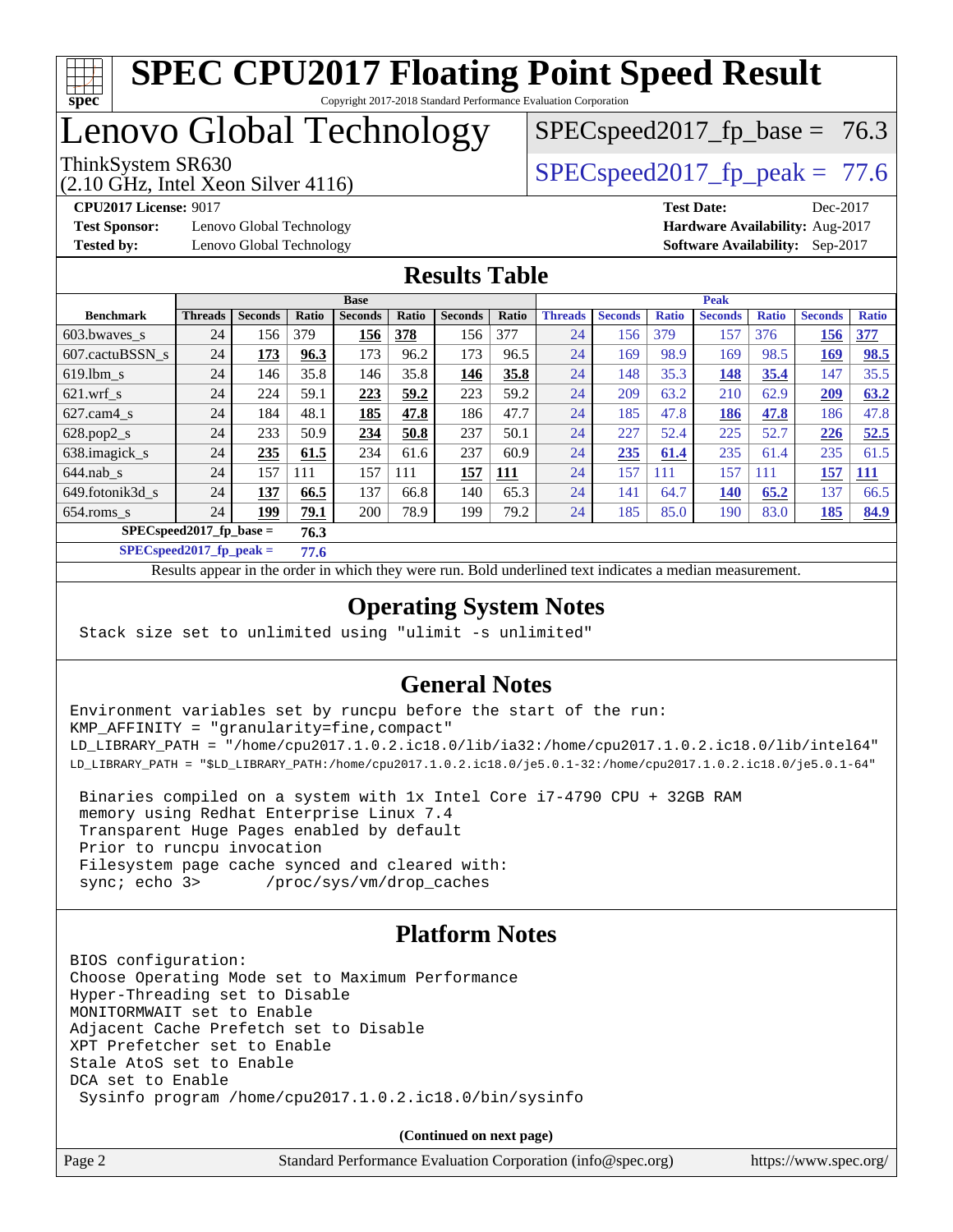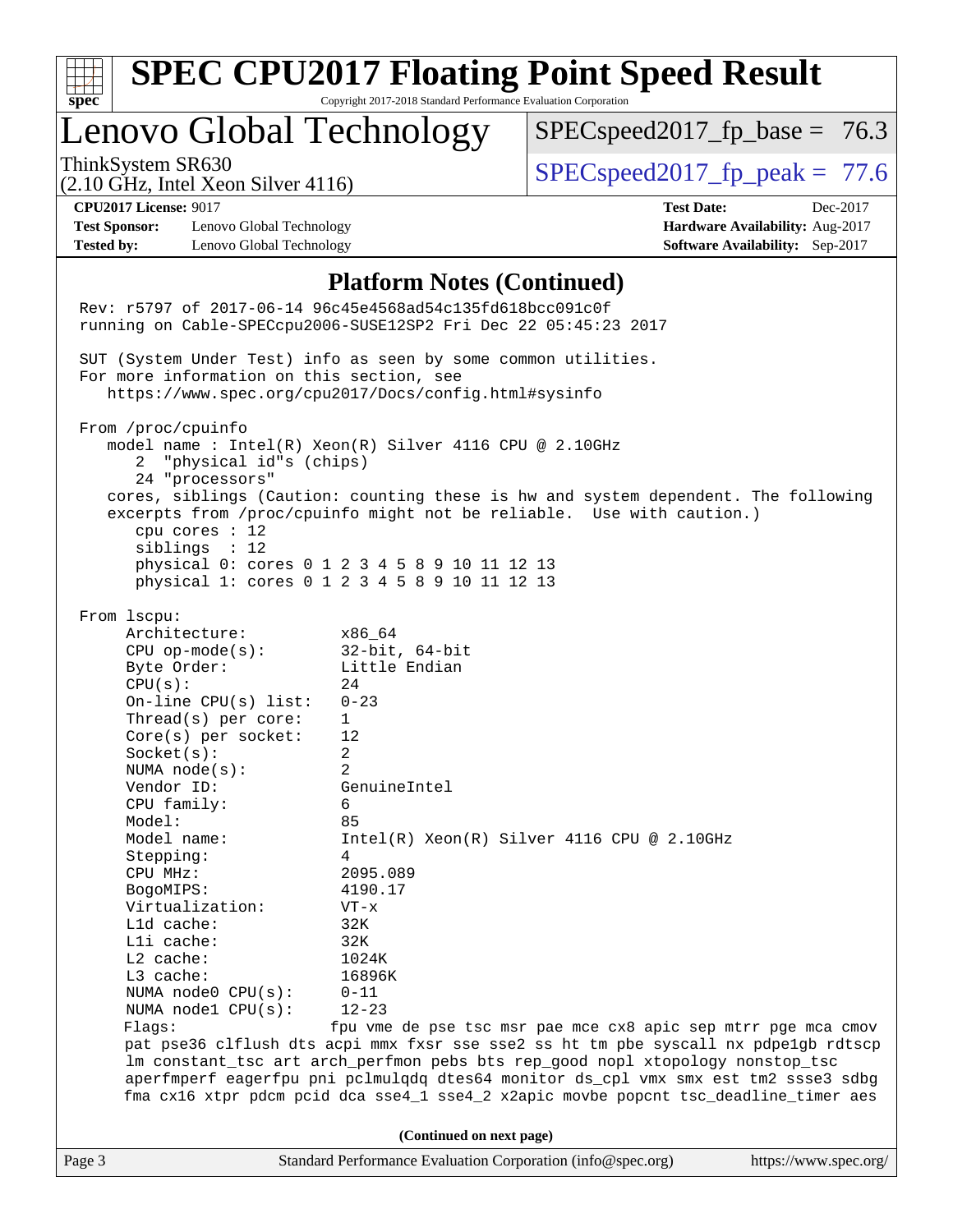

**(Continued on next page)**

| Page 4 | Standard Performance Evaluation Corporation (info@spec.org) |  | https://www.spec.org/ |
|--------|-------------------------------------------------------------|--|-----------------------|
|--------|-------------------------------------------------------------|--|-----------------------|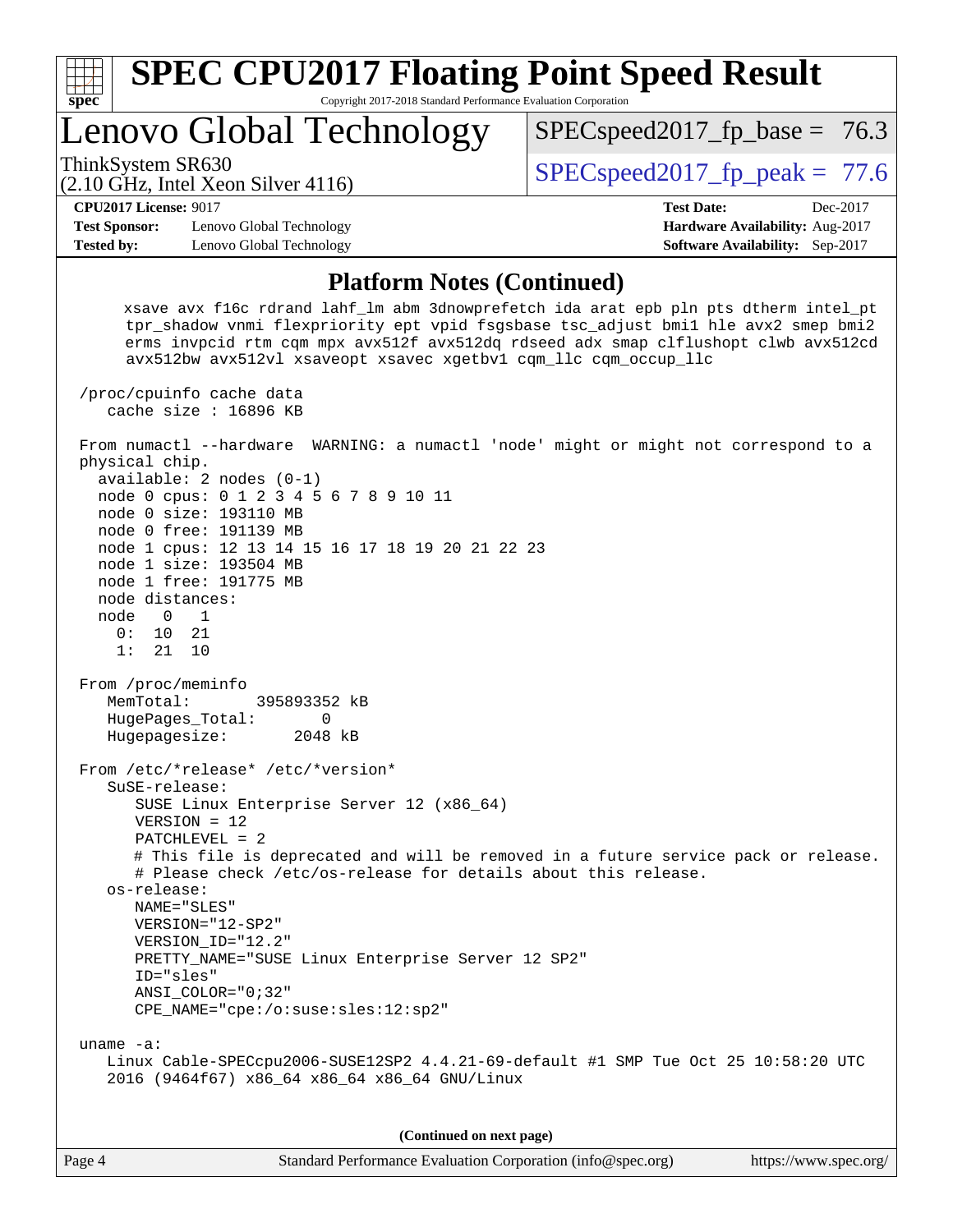| <b>SPEC CPU2017 Floating Point Speed Result</b><br>Copyright 2017-2018 Standard Performance Evaluation Corporation<br>$spec^*$                                                                                                                                                                                                                                                                       |                                                                                                     |  |  |  |  |  |  |
|------------------------------------------------------------------------------------------------------------------------------------------------------------------------------------------------------------------------------------------------------------------------------------------------------------------------------------------------------------------------------------------------------|-----------------------------------------------------------------------------------------------------|--|--|--|--|--|--|
| Lenovo Global Technology                                                                                                                                                                                                                                                                                                                                                                             | $SPEC speed2017_f p\_base = 76.3$                                                                   |  |  |  |  |  |  |
| ThinkSystem SR630<br>$(2.10 \text{ GHz}, \text{Intel Xeon Silver } 4116)$                                                                                                                                                                                                                                                                                                                            | $SPEC speed2017fp peak = 77.6$                                                                      |  |  |  |  |  |  |
| <b>CPU2017 License: 9017</b><br><b>Test Sponsor:</b><br>Lenovo Global Technology<br>Lenovo Global Technology<br><b>Tested by:</b>                                                                                                                                                                                                                                                                    | <b>Test Date:</b><br>Dec-2017<br>Hardware Availability: Aug-2017<br>Software Availability: Sep-2017 |  |  |  |  |  |  |
| <b>Platform Notes (Continued)</b>                                                                                                                                                                                                                                                                                                                                                                    |                                                                                                     |  |  |  |  |  |  |
| run-level 3 Dec 21 20:07                                                                                                                                                                                                                                                                                                                                                                             |                                                                                                     |  |  |  |  |  |  |
| SPEC is set to: /home/cpu2017.1.0.2.ic18.0<br>Filesystem Type Size Used Avail Use% Mounted on<br>btrfs 744G 191G 553G 26% / home<br>/dev/sda2                                                                                                                                                                                                                                                        |                                                                                                     |  |  |  |  |  |  |
| Additional information from dmidecode follows. WARNING: Use caution when you interpret<br>this section. The 'dmidecode' program reads system data which is "intended to allow<br>hardware to be accurately determined", but the intent may not be met, as there are<br>frequent changes to hardware, firmware, and the "DMTF SMBIOS" standard.<br>BIOS Lenovo -[IVE113K-1.10]- 09/06/2017<br>Memory: |                                                                                                     |  |  |  |  |  |  |
| 24x Samsung M393A2K43BB1-CTD 16 GB 2 rank 2666, configured at 2400                                                                                                                                                                                                                                                                                                                                   |                                                                                                     |  |  |  |  |  |  |
| (End of data from sysinfo program)                                                                                                                                                                                                                                                                                                                                                                   |                                                                                                     |  |  |  |  |  |  |
| <b>Compiler Version Notes</b>                                                                                                                                                                                                                                                                                                                                                                        |                                                                                                     |  |  |  |  |  |  |
| 619.1bm_s(base)                                   638.imagick_s(base, peak)        644.nab_s(base, peak)<br>CC.<br>icc (ICC) 18.0.0 20170811<br>Copyright (C) 1985-2017 Intel Corporation. All rights reserved.                                                                                                                                                                                      |                                                                                                     |  |  |  |  |  |  |
| $619.1$ bm_s(peak)<br>CC.                                                                                                                                                                                                                                                                                                                                                                            |                                                                                                     |  |  |  |  |  |  |
| icc (ICC) 18.0.0 20170811<br>Copyright (C) 1985-2017 Intel Corporation. All rights reserved.                                                                                                                                                                                                                                                                                                         |                                                                                                     |  |  |  |  |  |  |
| FC 607.cactuBSSN_s(base)                                                                                                                                                                                                                                                                                                                                                                             |                                                                                                     |  |  |  |  |  |  |
| icpc (ICC) 18.0.0 20170811<br>Copyright (C) 1985-2017 Intel Corporation. All rights reserved.<br>icc (ICC) 18.0.0 20170811                                                                                                                                                                                                                                                                           |                                                                                                     |  |  |  |  |  |  |
| Copyright (C) 1985-2017 Intel Corporation. All rights reserved.<br>ifort (IFORT) 18.0.0 20170811                                                                                                                                                                                                                                                                                                     |                                                                                                     |  |  |  |  |  |  |
| Copyright (C) 1985-2017 Intel Corporation. All rights reserved.                                                                                                                                                                                                                                                                                                                                      |                                                                                                     |  |  |  |  |  |  |
| 607.cactuBSSN_s(peak)<br>FC.                                                                                                                                                                                                                                                                                                                                                                         |                                                                                                     |  |  |  |  |  |  |
| (Continued on next page)                                                                                                                                                                                                                                                                                                                                                                             |                                                                                                     |  |  |  |  |  |  |
| Page 5<br>Standard Performance Evaluation Corporation (info@spec.org)                                                                                                                                                                                                                                                                                                                                | https://www.spec.org/                                                                               |  |  |  |  |  |  |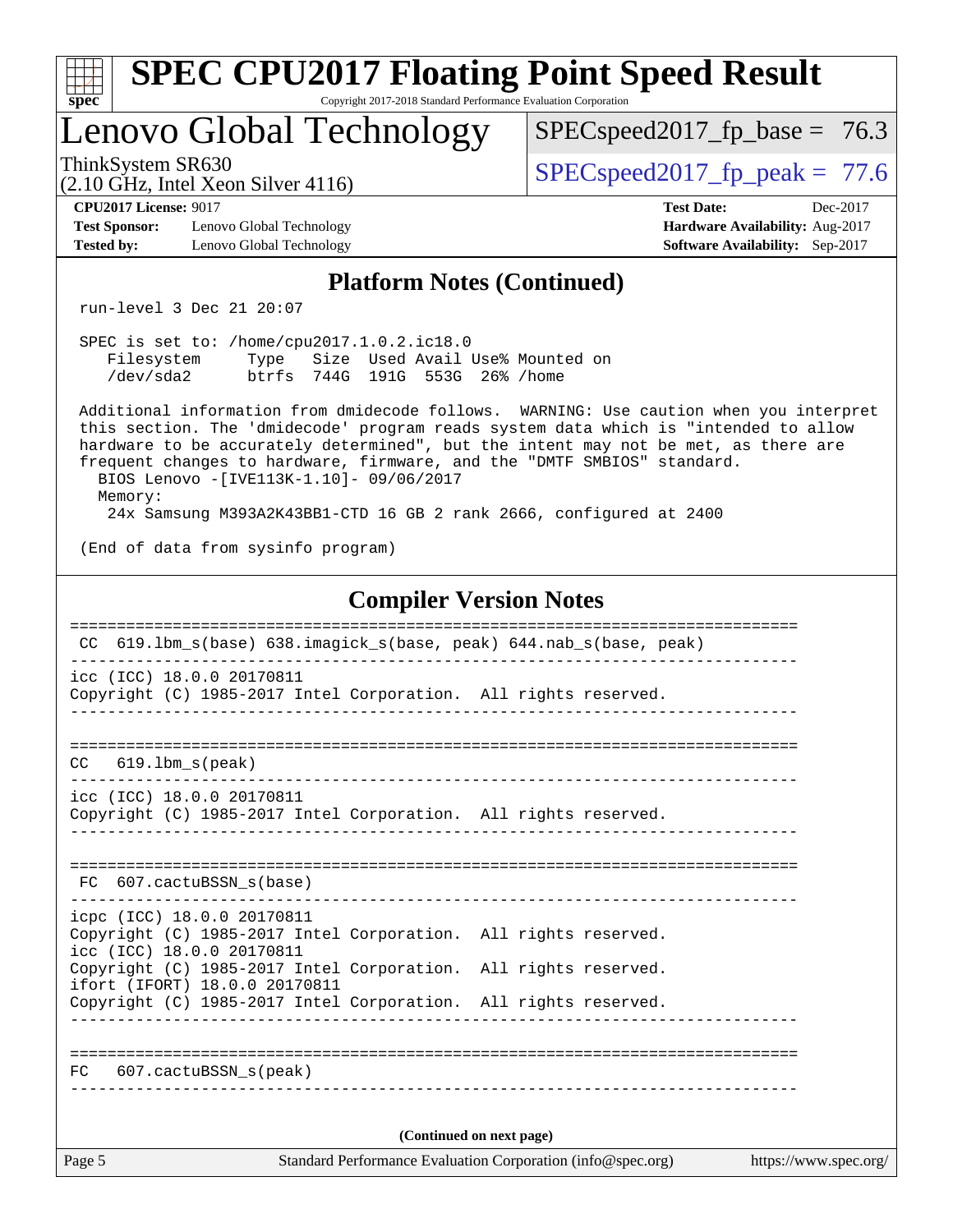| x<br>t.<br>L |  |  |  |  |  |  |  |
|--------------|--|--|--|--|--|--|--|

# **[SPEC CPU2017 Floating Point Speed Result](http://www.spec.org/auto/cpu2017/Docs/result-fields.html#SPECCPU2017FloatingPointSpeedResult)**

Copyright 2017-2018 Standard Performance Evaluation Corporation

Lenovo Global Technology

 $SPEC speed2017_fp\_base = 76.3$ 

(2.10 GHz, Intel Xeon Silver 4116)

ThinkSystem SR630<br>  $(2.10 \text{ GHz. Intel Year } 3116)$  [SPECspeed2017\\_fp\\_peak =](http://www.spec.org/auto/cpu2017/Docs/result-fields.html#SPECspeed2017fppeak) 77.6

**[Test Sponsor:](http://www.spec.org/auto/cpu2017/Docs/result-fields.html#TestSponsor)** Lenovo Global Technology **[Hardware Availability:](http://www.spec.org/auto/cpu2017/Docs/result-fields.html#HardwareAvailability)** Aug-2017 **[Tested by:](http://www.spec.org/auto/cpu2017/Docs/result-fields.html#Testedby)** Lenovo Global Technology **[Software Availability:](http://www.spec.org/auto/cpu2017/Docs/result-fields.html#SoftwareAvailability)** Sep-2017

**[CPU2017 License:](http://www.spec.org/auto/cpu2017/Docs/result-fields.html#CPU2017License)** 9017 **[Test Date:](http://www.spec.org/auto/cpu2017/Docs/result-fields.html#TestDate)** Dec-2017

#### **[Compiler Version Notes \(Continued\)](http://www.spec.org/auto/cpu2017/Docs/result-fields.html#CompilerVersionNotes)**

| icpc (ICC) 18.0.0 20170811<br>Copyright (C) 1985-2017 Intel Corporation. All rights reserved.    |  |                                                              |  |  |
|--------------------------------------------------------------------------------------------------|--|--------------------------------------------------------------|--|--|
| icc (ICC) 18.0.0 20170811                                                                        |  |                                                              |  |  |
| Copyright (C) 1985-2017 Intel Corporation. All rights reserved.<br>ifort (IFORT) 18.0.0 20170811 |  |                                                              |  |  |
| Copyright (C) 1985-2017 Intel Corporation. All rights reserved.                                  |  |                                                              |  |  |
|                                                                                                  |  |                                                              |  |  |
|                                                                                                  |  | FC 603.bwaves_s(base) 649.fotonik3d_s(base) 654.roms_s(base) |  |  |
| ifort (IFORT) 18.0.0 20170811                                                                    |  |                                                              |  |  |
| Copyright (C) 1985-2017 Intel Corporation. All rights reserved.                                  |  |                                                              |  |  |
|                                                                                                  |  |                                                              |  |  |
| $FC$ 603.bwaves_s(peak) 649.fotonik3d_s(peak) 654.roms_s(peak)                                   |  |                                                              |  |  |
| ifort (IFORT) 18.0.0 20170811                                                                    |  |                                                              |  |  |
| Copyright (C) 1985-2017 Intel Corporation. All rights reserved.                                  |  | <u> Listelstein in der E</u>                                 |  |  |
|                                                                                                  |  |                                                              |  |  |
|                                                                                                  |  | CC 621.wrf_s(base) 627.cam4_s(base, peak) 628.pop2_s(base)   |  |  |
| ifort (IFORT) 18.0.0 20170811                                                                    |  |                                                              |  |  |
| Copyright (C) 1985-2017 Intel Corporation. All rights reserved.<br>icc (ICC) 18.0.0 20170811     |  |                                                              |  |  |
| Copyright (C) 1985-2017 Intel Corporation. All rights reserved.                                  |  |                                                              |  |  |
|                                                                                                  |  |                                                              |  |  |
| $CC$ 621.wrf_s(peak) 628.pop2_s(peak)                                                            |  |                                                              |  |  |
|                                                                                                  |  |                                                              |  |  |
| ifort (IFORT) 18.0.0 20170811<br>Copyright (C) 1985-2017 Intel Corporation. All rights reserved. |  |                                                              |  |  |
| icc (ICC) 18.0.0 20170811                                                                        |  |                                                              |  |  |
| Copyright (C) 1985-2017 Intel Corporation. All rights reserved.                                  |  |                                                              |  |  |
|                                                                                                  |  |                                                              |  |  |
|                                                                                                  |  |                                                              |  |  |

### **[Base Compiler Invocation](http://www.spec.org/auto/cpu2017/Docs/result-fields.html#BaseCompilerInvocation)**

[C benchmarks](http://www.spec.org/auto/cpu2017/Docs/result-fields.html#Cbenchmarks): [icc](http://www.spec.org/cpu2017/results/res2018q1/cpu2017-20171225-02106.flags.html#user_CCbase_intel_icc_18.0_66fc1ee009f7361af1fbd72ca7dcefbb700085f36577c54f309893dd4ec40d12360134090235512931783d35fd58c0460139e722d5067c5574d8eaf2b3e37e92)

**(Continued on next page)**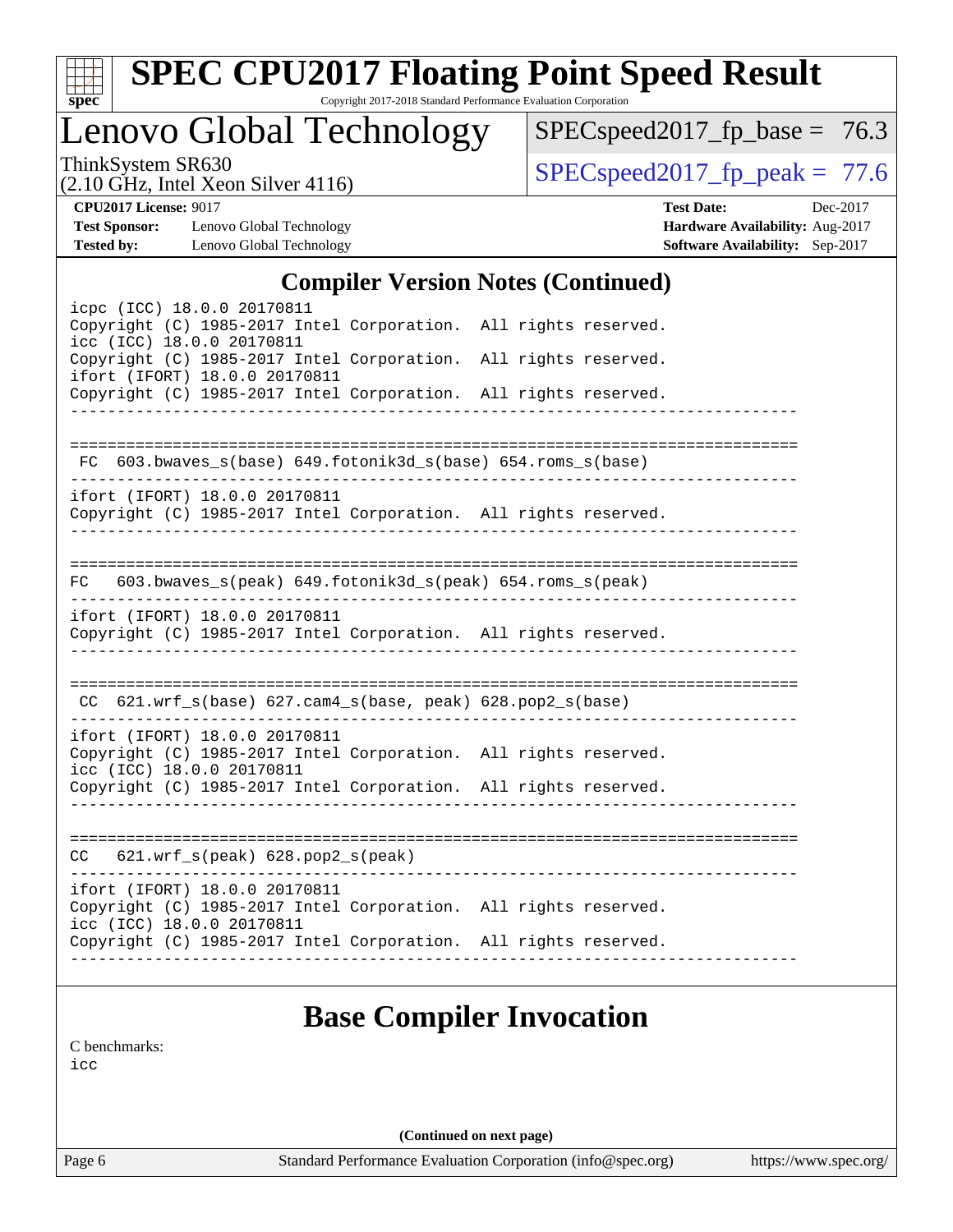

### Lenovo Global Technology

 $SPECspeed2017<sub>fp</sub> base = 76.3$ 

ThinkSystem SR630<br>  $\begin{array}{|l|l|}\n\hline\n\text{ShinkSystem} & \text{Sty}_\text{SPEC} & \text{SPEC speed2017\_fp\_peak} = 77.6\n\hline\n\end{array}$ 

(2.10 GHz, Intel Xeon Silver 4116)

**[Test Sponsor:](http://www.spec.org/auto/cpu2017/Docs/result-fields.html#TestSponsor)** Lenovo Global Technology **[Hardware Availability:](http://www.spec.org/auto/cpu2017/Docs/result-fields.html#HardwareAvailability)** Aug-2017 **[Tested by:](http://www.spec.org/auto/cpu2017/Docs/result-fields.html#Testedby)** Lenovo Global Technology **[Software Availability:](http://www.spec.org/auto/cpu2017/Docs/result-fields.html#SoftwareAvailability)** Sep-2017

**[CPU2017 License:](http://www.spec.org/auto/cpu2017/Docs/result-fields.html#CPU2017License)** 9017 **[Test Date:](http://www.spec.org/auto/cpu2017/Docs/result-fields.html#TestDate)** Dec-2017

### **[Base Compiler Invocation \(Continued\)](http://www.spec.org/auto/cpu2017/Docs/result-fields.html#BaseCompilerInvocation)**

[Fortran benchmarks](http://www.spec.org/auto/cpu2017/Docs/result-fields.html#Fortranbenchmarks): [ifort](http://www.spec.org/cpu2017/results/res2018q1/cpu2017-20171225-02106.flags.html#user_FCbase_intel_ifort_18.0_8111460550e3ca792625aed983ce982f94888b8b503583aa7ba2b8303487b4d8a21a13e7191a45c5fd58ff318f48f9492884d4413fa793fd88dd292cad7027ca)

[Benchmarks using both Fortran and C](http://www.spec.org/auto/cpu2017/Docs/result-fields.html#BenchmarksusingbothFortranandC): [ifort](http://www.spec.org/cpu2017/results/res2018q1/cpu2017-20171225-02106.flags.html#user_CC_FCbase_intel_ifort_18.0_8111460550e3ca792625aed983ce982f94888b8b503583aa7ba2b8303487b4d8a21a13e7191a45c5fd58ff318f48f9492884d4413fa793fd88dd292cad7027ca) [icc](http://www.spec.org/cpu2017/results/res2018q1/cpu2017-20171225-02106.flags.html#user_CC_FCbase_intel_icc_18.0_66fc1ee009f7361af1fbd72ca7dcefbb700085f36577c54f309893dd4ec40d12360134090235512931783d35fd58c0460139e722d5067c5574d8eaf2b3e37e92)

[Benchmarks using Fortran, C, and C++:](http://www.spec.org/auto/cpu2017/Docs/result-fields.html#BenchmarksusingFortranCandCXX) [icpc](http://www.spec.org/cpu2017/results/res2018q1/cpu2017-20171225-02106.flags.html#user_CC_CXX_FCbase_intel_icpc_18.0_c510b6838c7f56d33e37e94d029a35b4a7bccf4766a728ee175e80a419847e808290a9b78be685c44ab727ea267ec2f070ec5dc83b407c0218cded6866a35d07) [icc](http://www.spec.org/cpu2017/results/res2018q1/cpu2017-20171225-02106.flags.html#user_CC_CXX_FCbase_intel_icc_18.0_66fc1ee009f7361af1fbd72ca7dcefbb700085f36577c54f309893dd4ec40d12360134090235512931783d35fd58c0460139e722d5067c5574d8eaf2b3e37e92) [ifort](http://www.spec.org/cpu2017/results/res2018q1/cpu2017-20171225-02106.flags.html#user_CC_CXX_FCbase_intel_ifort_18.0_8111460550e3ca792625aed983ce982f94888b8b503583aa7ba2b8303487b4d8a21a13e7191a45c5fd58ff318f48f9492884d4413fa793fd88dd292cad7027ca)

### **[Base Portability Flags](http://www.spec.org/auto/cpu2017/Docs/result-fields.html#BasePortabilityFlags)**

 603.bwaves\_s: [-DSPEC\\_LP64](http://www.spec.org/cpu2017/results/res2018q1/cpu2017-20171225-02106.flags.html#suite_basePORTABILITY603_bwaves_s_DSPEC_LP64) 607.cactuBSSN\_s: [-DSPEC\\_LP64](http://www.spec.org/cpu2017/results/res2018q1/cpu2017-20171225-02106.flags.html#suite_basePORTABILITY607_cactuBSSN_s_DSPEC_LP64) 619.lbm\_s: [-DSPEC\\_LP64](http://www.spec.org/cpu2017/results/res2018q1/cpu2017-20171225-02106.flags.html#suite_basePORTABILITY619_lbm_s_DSPEC_LP64) 621.wrf\_s: [-DSPEC\\_LP64](http://www.spec.org/cpu2017/results/res2018q1/cpu2017-20171225-02106.flags.html#suite_basePORTABILITY621_wrf_s_DSPEC_LP64) [-DSPEC\\_CASE\\_FLAG](http://www.spec.org/cpu2017/results/res2018q1/cpu2017-20171225-02106.flags.html#b621.wrf_s_baseCPORTABILITY_DSPEC_CASE_FLAG) [-convert big\\_endian](http://www.spec.org/cpu2017/results/res2018q1/cpu2017-20171225-02106.flags.html#user_baseFPORTABILITY621_wrf_s_convert_big_endian_c3194028bc08c63ac5d04de18c48ce6d347e4e562e8892b8bdbdc0214820426deb8554edfa529a3fb25a586e65a3d812c835984020483e7e73212c4d31a38223) 627.cam4\_s: [-DSPEC\\_LP64](http://www.spec.org/cpu2017/results/res2018q1/cpu2017-20171225-02106.flags.html#suite_basePORTABILITY627_cam4_s_DSPEC_LP64) [-DSPEC\\_CASE\\_FLAG](http://www.spec.org/cpu2017/results/res2018q1/cpu2017-20171225-02106.flags.html#b627.cam4_s_baseCPORTABILITY_DSPEC_CASE_FLAG) 628.pop2\_s: [-DSPEC\\_LP64](http://www.spec.org/cpu2017/results/res2018q1/cpu2017-20171225-02106.flags.html#suite_basePORTABILITY628_pop2_s_DSPEC_LP64) [-DSPEC\\_CASE\\_FLAG](http://www.spec.org/cpu2017/results/res2018q1/cpu2017-20171225-02106.flags.html#b628.pop2_s_baseCPORTABILITY_DSPEC_CASE_FLAG) [-convert big\\_endian](http://www.spec.org/cpu2017/results/res2018q1/cpu2017-20171225-02106.flags.html#user_baseFPORTABILITY628_pop2_s_convert_big_endian_c3194028bc08c63ac5d04de18c48ce6d347e4e562e8892b8bdbdc0214820426deb8554edfa529a3fb25a586e65a3d812c835984020483e7e73212c4d31a38223) [-assume byterecl](http://www.spec.org/cpu2017/results/res2018q1/cpu2017-20171225-02106.flags.html#user_baseFPORTABILITY628_pop2_s_assume_byterecl_7e47d18b9513cf18525430bbf0f2177aa9bf368bc7a059c09b2c06a34b53bd3447c950d3f8d6c70e3faf3a05c8557d66a5798b567902e8849adc142926523472) 638.imagick\_s: [-DSPEC\\_LP64](http://www.spec.org/cpu2017/results/res2018q1/cpu2017-20171225-02106.flags.html#suite_basePORTABILITY638_imagick_s_DSPEC_LP64) 644.nab\_s: [-DSPEC\\_LP64](http://www.spec.org/cpu2017/results/res2018q1/cpu2017-20171225-02106.flags.html#suite_basePORTABILITY644_nab_s_DSPEC_LP64) 649.fotonik3d\_s: [-DSPEC\\_LP64](http://www.spec.org/cpu2017/results/res2018q1/cpu2017-20171225-02106.flags.html#suite_basePORTABILITY649_fotonik3d_s_DSPEC_LP64) 654.roms\_s: [-DSPEC\\_LP64](http://www.spec.org/cpu2017/results/res2018q1/cpu2017-20171225-02106.flags.html#suite_basePORTABILITY654_roms_s_DSPEC_LP64)

### **[Base Optimization Flags](http://www.spec.org/auto/cpu2017/Docs/result-fields.html#BaseOptimizationFlags)**

[C benchmarks](http://www.spec.org/auto/cpu2017/Docs/result-fields.html#Cbenchmarks):

[-xCORE-AVX2](http://www.spec.org/cpu2017/results/res2018q1/cpu2017-20171225-02106.flags.html#user_CCbase_f-xCORE-AVX2) [-ipo](http://www.spec.org/cpu2017/results/res2018q1/cpu2017-20171225-02106.flags.html#user_CCbase_f-ipo) [-O3](http://www.spec.org/cpu2017/results/res2018q1/cpu2017-20171225-02106.flags.html#user_CCbase_f-O3) [-no-prec-div](http://www.spec.org/cpu2017/results/res2018q1/cpu2017-20171225-02106.flags.html#user_CCbase_f-no-prec-div) [-qopt-prefetch](http://www.spec.org/cpu2017/results/res2018q1/cpu2017-20171225-02106.flags.html#user_CCbase_f-qopt-prefetch) [-ffinite-math-only](http://www.spec.org/cpu2017/results/res2018q1/cpu2017-20171225-02106.flags.html#user_CCbase_f_finite_math_only_cb91587bd2077682c4b38af759c288ed7c732db004271a9512da14a4f8007909a5f1427ecbf1a0fb78ff2a814402c6114ac565ca162485bbcae155b5e4258871) [-qopt-mem-layout-trans=3](http://www.spec.org/cpu2017/results/res2018q1/cpu2017-20171225-02106.flags.html#user_CCbase_f-qopt-mem-layout-trans_de80db37974c74b1f0e20d883f0b675c88c3b01e9d123adea9b28688d64333345fb62bc4a798493513fdb68f60282f9a726aa07f478b2f7113531aecce732043) [-qopenmp](http://www.spec.org/cpu2017/results/res2018q1/cpu2017-20171225-02106.flags.html#user_CCbase_qopenmp_16be0c44f24f464004c6784a7acb94aca937f053568ce72f94b139a11c7c168634a55f6653758ddd83bcf7b8463e8028bb0b48b77bcddc6b78d5d95bb1df2967) [-DSPEC\\_OPENMP](http://www.spec.org/cpu2017/results/res2018q1/cpu2017-20171225-02106.flags.html#suite_CCbase_DSPEC_OPENMP)

#### [Fortran benchmarks](http://www.spec.org/auto/cpu2017/Docs/result-fields.html#Fortranbenchmarks):

[-DSPEC\\_OPENMP](http://www.spec.org/cpu2017/results/res2018q1/cpu2017-20171225-02106.flags.html#suite_FCbase_DSPEC_OPENMP) [-xCORE-AVX2](http://www.spec.org/cpu2017/results/res2018q1/cpu2017-20171225-02106.flags.html#user_FCbase_f-xCORE-AVX2) [-ipo](http://www.spec.org/cpu2017/results/res2018q1/cpu2017-20171225-02106.flags.html#user_FCbase_f-ipo) [-O3](http://www.spec.org/cpu2017/results/res2018q1/cpu2017-20171225-02106.flags.html#user_FCbase_f-O3) [-no-prec-div](http://www.spec.org/cpu2017/results/res2018q1/cpu2017-20171225-02106.flags.html#user_FCbase_f-no-prec-div) [-qopt-prefetch](http://www.spec.org/cpu2017/results/res2018q1/cpu2017-20171225-02106.flags.html#user_FCbase_f-qopt-prefetch) [-ffinite-math-only](http://www.spec.org/cpu2017/results/res2018q1/cpu2017-20171225-02106.flags.html#user_FCbase_f_finite_math_only_cb91587bd2077682c4b38af759c288ed7c732db004271a9512da14a4f8007909a5f1427ecbf1a0fb78ff2a814402c6114ac565ca162485bbcae155b5e4258871) [-qopt-mem-layout-trans=3](http://www.spec.org/cpu2017/results/res2018q1/cpu2017-20171225-02106.flags.html#user_FCbase_f-qopt-mem-layout-trans_de80db37974c74b1f0e20d883f0b675c88c3b01e9d123adea9b28688d64333345fb62bc4a798493513fdb68f60282f9a726aa07f478b2f7113531aecce732043) [-qopenmp](http://www.spec.org/cpu2017/results/res2018q1/cpu2017-20171225-02106.flags.html#user_FCbase_qopenmp_16be0c44f24f464004c6784a7acb94aca937f053568ce72f94b139a11c7c168634a55f6653758ddd83bcf7b8463e8028bb0b48b77bcddc6b78d5d95bb1df2967) [-nostandard-realloc-lhs](http://www.spec.org/cpu2017/results/res2018q1/cpu2017-20171225-02106.flags.html#user_FCbase_f_2003_std_realloc_82b4557e90729c0f113870c07e44d33d6f5a304b4f63d4c15d2d0f1fab99f5daaed73bdb9275d9ae411527f28b936061aa8b9c8f2d63842963b95c9dd6426b8a) [-align array32byte](http://www.spec.org/cpu2017/results/res2018q1/cpu2017-20171225-02106.flags.html#user_FCbase_align_array32byte_b982fe038af199962ba9a80c053b8342c548c85b40b8e86eb3cc33dee0d7986a4af373ac2d51c3f7cf710a18d62fdce2948f201cd044323541f22fc0fffc51b6)

[Benchmarks using both Fortran and C](http://www.spec.org/auto/cpu2017/Docs/result-fields.html#BenchmarksusingbothFortranandC):

[-xCORE-AVX2](http://www.spec.org/cpu2017/results/res2018q1/cpu2017-20171225-02106.flags.html#user_CC_FCbase_f-xCORE-AVX2) [-ipo](http://www.spec.org/cpu2017/results/res2018q1/cpu2017-20171225-02106.flags.html#user_CC_FCbase_f-ipo) [-O3](http://www.spec.org/cpu2017/results/res2018q1/cpu2017-20171225-02106.flags.html#user_CC_FCbase_f-O3) [-no-prec-div](http://www.spec.org/cpu2017/results/res2018q1/cpu2017-20171225-02106.flags.html#user_CC_FCbase_f-no-prec-div) [-qopt-prefetch](http://www.spec.org/cpu2017/results/res2018q1/cpu2017-20171225-02106.flags.html#user_CC_FCbase_f-qopt-prefetch) [-ffinite-math-only](http://www.spec.org/cpu2017/results/res2018q1/cpu2017-20171225-02106.flags.html#user_CC_FCbase_f_finite_math_only_cb91587bd2077682c4b38af759c288ed7c732db004271a9512da14a4f8007909a5f1427ecbf1a0fb78ff2a814402c6114ac565ca162485bbcae155b5e4258871) [-qopt-mem-layout-trans=3](http://www.spec.org/cpu2017/results/res2018q1/cpu2017-20171225-02106.flags.html#user_CC_FCbase_f-qopt-mem-layout-trans_de80db37974c74b1f0e20d883f0b675c88c3b01e9d123adea9b28688d64333345fb62bc4a798493513fdb68f60282f9a726aa07f478b2f7113531aecce732043) [-qopenmp](http://www.spec.org/cpu2017/results/res2018q1/cpu2017-20171225-02106.flags.html#user_CC_FCbase_qopenmp_16be0c44f24f464004c6784a7acb94aca937f053568ce72f94b139a11c7c168634a55f6653758ddd83bcf7b8463e8028bb0b48b77bcddc6b78d5d95bb1df2967) [-DSPEC\\_OPENMP](http://www.spec.org/cpu2017/results/res2018q1/cpu2017-20171225-02106.flags.html#suite_CC_FCbase_DSPEC_OPENMP) [-nostandard-realloc-lhs](http://www.spec.org/cpu2017/results/res2018q1/cpu2017-20171225-02106.flags.html#user_CC_FCbase_f_2003_std_realloc_82b4557e90729c0f113870c07e44d33d6f5a304b4f63d4c15d2d0f1fab99f5daaed73bdb9275d9ae411527f28b936061aa8b9c8f2d63842963b95c9dd6426b8a) [-align array32byte](http://www.spec.org/cpu2017/results/res2018q1/cpu2017-20171225-02106.flags.html#user_CC_FCbase_align_array32byte_b982fe038af199962ba9a80c053b8342c548c85b40b8e86eb3cc33dee0d7986a4af373ac2d51c3f7cf710a18d62fdce2948f201cd044323541f22fc0fffc51b6)

[Benchmarks using Fortran, C, and C++:](http://www.spec.org/auto/cpu2017/Docs/result-fields.html#BenchmarksusingFortranCandCXX)

```
-xCORE-AVX2 -ipo -O3 -no-prec-div -qopt-prefetch -ffinite-math-only
-qopt-mem-layout-trans=3 -qopenmp -DSPEC_OPENMP
```
**(Continued on next page)**

| Page 7 | Standard Performance Evaluation Corporation (info@spec.org) | https://www.spec.org/ |
|--------|-------------------------------------------------------------|-----------------------|
|        |                                                             |                       |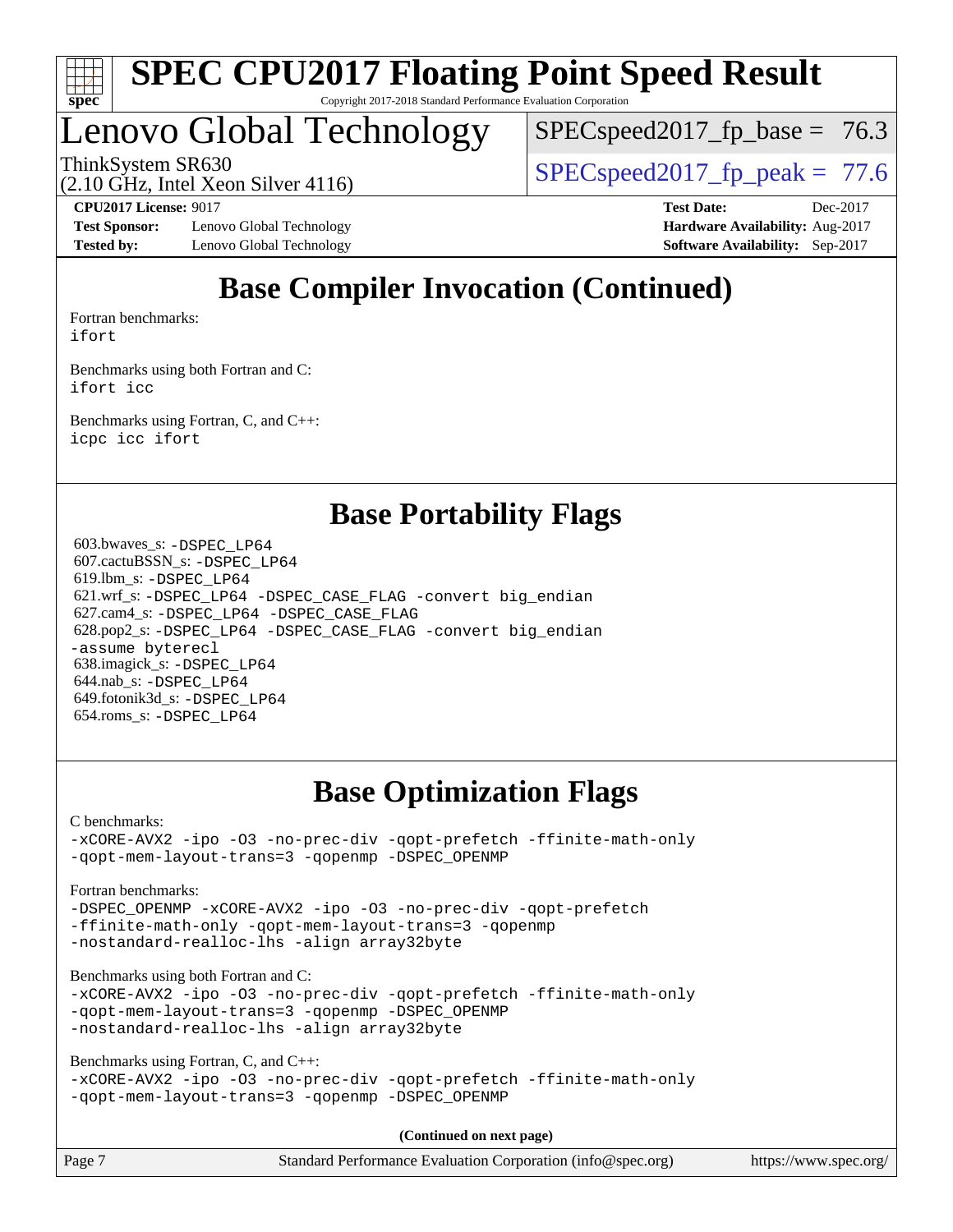

## Lenovo Global Technology

 $SPECspeed2017_fp\_base = 76.3$ 

ThinkSystem SR630  $SPIZ$  Intel Year Silver 4116

(2.10 GHz, Intel Xeon Silver 4116)

**[Test Sponsor:](http://www.spec.org/auto/cpu2017/Docs/result-fields.html#TestSponsor)** Lenovo Global Technology **[Hardware Availability:](http://www.spec.org/auto/cpu2017/Docs/result-fields.html#HardwareAvailability)** Aug-2017 **[Tested by:](http://www.spec.org/auto/cpu2017/Docs/result-fields.html#Testedby)** Lenovo Global Technology **[Software Availability:](http://www.spec.org/auto/cpu2017/Docs/result-fields.html#SoftwareAvailability)** Sep-2017

**[CPU2017 License:](http://www.spec.org/auto/cpu2017/Docs/result-fields.html#CPU2017License)** 9017 **[Test Date:](http://www.spec.org/auto/cpu2017/Docs/result-fields.html#TestDate)** Dec-2017

### **[Base Optimization Flags \(Continued\)](http://www.spec.org/auto/cpu2017/Docs/result-fields.html#BaseOptimizationFlags)**

[Benchmarks using Fortran, C, and C++](http://www.spec.org/auto/cpu2017/Docs/result-fields.html#BenchmarksusingFortranCandCXX) (continued): [-nostandard-realloc-lhs](http://www.spec.org/cpu2017/results/res2018q1/cpu2017-20171225-02106.flags.html#user_CC_CXX_FCbase_f_2003_std_realloc_82b4557e90729c0f113870c07e44d33d6f5a304b4f63d4c15d2d0f1fab99f5daaed73bdb9275d9ae411527f28b936061aa8b9c8f2d63842963b95c9dd6426b8a) [-align array32byte](http://www.spec.org/cpu2017/results/res2018q1/cpu2017-20171225-02106.flags.html#user_CC_CXX_FCbase_align_array32byte_b982fe038af199962ba9a80c053b8342c548c85b40b8e86eb3cc33dee0d7986a4af373ac2d51c3f7cf710a18d62fdce2948f201cd044323541f22fc0fffc51b6)

### **[Base Other Flags](http://www.spec.org/auto/cpu2017/Docs/result-fields.html#BaseOtherFlags)**

[C benchmarks](http://www.spec.org/auto/cpu2017/Docs/result-fields.html#Cbenchmarks):  $-m64 - std= c11$  $-m64 - std= c11$ 

[Fortran benchmarks](http://www.spec.org/auto/cpu2017/Docs/result-fields.html#Fortranbenchmarks): [-m64](http://www.spec.org/cpu2017/results/res2018q1/cpu2017-20171225-02106.flags.html#user_FCbase_intel_intel64_18.0_af43caccfc8ded86e7699f2159af6efc7655f51387b94da716254467f3c01020a5059329e2569e4053f409e7c9202a7efc638f7a6d1ffb3f52dea4a3e31d82ab)

[Benchmarks using both Fortran and C](http://www.spec.org/auto/cpu2017/Docs/result-fields.html#BenchmarksusingbothFortranandC):  $-m64 - std = c11$  $-m64 - std = c11$ 

[Benchmarks using Fortran, C, and C++:](http://www.spec.org/auto/cpu2017/Docs/result-fields.html#BenchmarksusingFortranCandCXX)  $-m64 - std = c11$  $-m64 - std = c11$ 

### **[Peak Compiler Invocation](http://www.spec.org/auto/cpu2017/Docs/result-fields.html#PeakCompilerInvocation)**

[C benchmarks](http://www.spec.org/auto/cpu2017/Docs/result-fields.html#Cbenchmarks): [icc](http://www.spec.org/cpu2017/results/res2018q1/cpu2017-20171225-02106.flags.html#user_CCpeak_intel_icc_18.0_66fc1ee009f7361af1fbd72ca7dcefbb700085f36577c54f309893dd4ec40d12360134090235512931783d35fd58c0460139e722d5067c5574d8eaf2b3e37e92)

[Fortran benchmarks](http://www.spec.org/auto/cpu2017/Docs/result-fields.html#Fortranbenchmarks): [ifort](http://www.spec.org/cpu2017/results/res2018q1/cpu2017-20171225-02106.flags.html#user_FCpeak_intel_ifort_18.0_8111460550e3ca792625aed983ce982f94888b8b503583aa7ba2b8303487b4d8a21a13e7191a45c5fd58ff318f48f9492884d4413fa793fd88dd292cad7027ca)

[Benchmarks using both Fortran and C](http://www.spec.org/auto/cpu2017/Docs/result-fields.html#BenchmarksusingbothFortranandC): [ifort](http://www.spec.org/cpu2017/results/res2018q1/cpu2017-20171225-02106.flags.html#user_CC_FCpeak_intel_ifort_18.0_8111460550e3ca792625aed983ce982f94888b8b503583aa7ba2b8303487b4d8a21a13e7191a45c5fd58ff318f48f9492884d4413fa793fd88dd292cad7027ca) [icc](http://www.spec.org/cpu2017/results/res2018q1/cpu2017-20171225-02106.flags.html#user_CC_FCpeak_intel_icc_18.0_66fc1ee009f7361af1fbd72ca7dcefbb700085f36577c54f309893dd4ec40d12360134090235512931783d35fd58c0460139e722d5067c5574d8eaf2b3e37e92)

[Benchmarks using Fortran, C, and C++:](http://www.spec.org/auto/cpu2017/Docs/result-fields.html#BenchmarksusingFortranCandCXX) [icpc](http://www.spec.org/cpu2017/results/res2018q1/cpu2017-20171225-02106.flags.html#user_CC_CXX_FCpeak_intel_icpc_18.0_c510b6838c7f56d33e37e94d029a35b4a7bccf4766a728ee175e80a419847e808290a9b78be685c44ab727ea267ec2f070ec5dc83b407c0218cded6866a35d07) [icc](http://www.spec.org/cpu2017/results/res2018q1/cpu2017-20171225-02106.flags.html#user_CC_CXX_FCpeak_intel_icc_18.0_66fc1ee009f7361af1fbd72ca7dcefbb700085f36577c54f309893dd4ec40d12360134090235512931783d35fd58c0460139e722d5067c5574d8eaf2b3e37e92) [ifort](http://www.spec.org/cpu2017/results/res2018q1/cpu2017-20171225-02106.flags.html#user_CC_CXX_FCpeak_intel_ifort_18.0_8111460550e3ca792625aed983ce982f94888b8b503583aa7ba2b8303487b4d8a21a13e7191a45c5fd58ff318f48f9492884d4413fa793fd88dd292cad7027ca)

### **[Peak Portability Flags](http://www.spec.org/auto/cpu2017/Docs/result-fields.html#PeakPortabilityFlags)**

Same as Base Portability Flags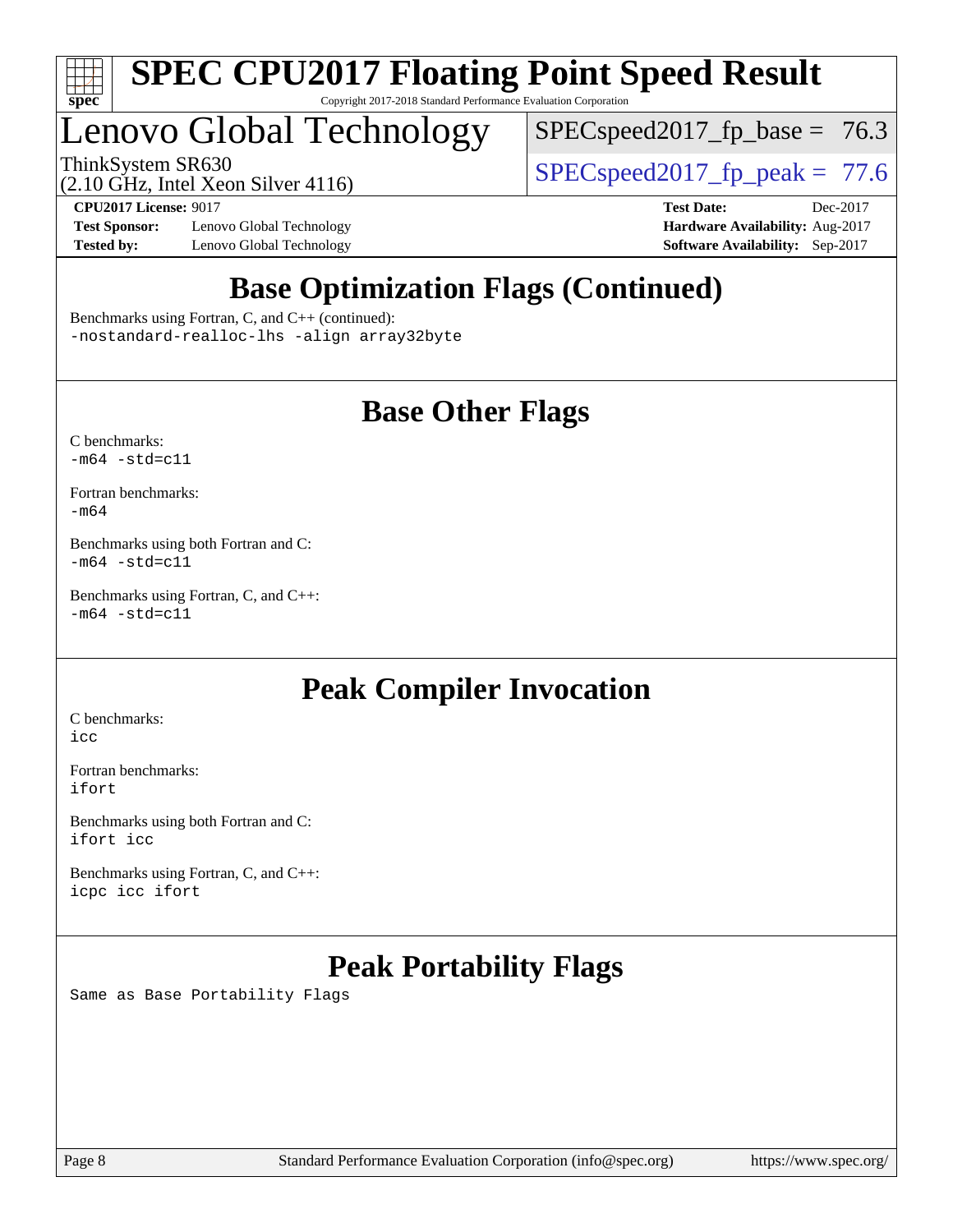

### Lenovo Global Technology

 $SPECspeed2017<sub>fp</sub> base = 76.3$ 

(2.10 GHz, Intel Xeon Silver 4116)

ThinkSystem SR630  $SPEC speed2017$  fp\_peak = 77.6

**[Test Sponsor:](http://www.spec.org/auto/cpu2017/Docs/result-fields.html#TestSponsor)** Lenovo Global Technology **[Hardware Availability:](http://www.spec.org/auto/cpu2017/Docs/result-fields.html#HardwareAvailability)** Aug-2017 **[Tested by:](http://www.spec.org/auto/cpu2017/Docs/result-fields.html#Testedby)** Lenovo Global Technology **[Software Availability:](http://www.spec.org/auto/cpu2017/Docs/result-fields.html#SoftwareAvailability)** Sep-2017

**[CPU2017 License:](http://www.spec.org/auto/cpu2017/Docs/result-fields.html#CPU2017License)** 9017 **[Test Date:](http://www.spec.org/auto/cpu2017/Docs/result-fields.html#TestDate)** Dec-2017

### **[Peak Optimization Flags](http://www.spec.org/auto/cpu2017/Docs/result-fields.html#PeakOptimizationFlags)**

[C benchmarks](http://www.spec.org/auto/cpu2017/Docs/result-fields.html#Cbenchmarks):

 619.lbm\_s: [-prof-gen](http://www.spec.org/cpu2017/results/res2018q1/cpu2017-20171225-02106.flags.html#user_peakPASS1_CFLAGSPASS1_LDFLAGS619_lbm_s_prof_gen_5aa4926d6013ddb2a31985c654b3eb18169fc0c6952a63635c234f711e6e63dd76e94ad52365559451ec499a2cdb89e4dc58ba4c67ef54ca681ffbe1461d6b36)(pass 1) [-prof-use](http://www.spec.org/cpu2017/results/res2018q1/cpu2017-20171225-02106.flags.html#user_peakPASS2_CFLAGSPASS2_LDFLAGS619_lbm_s_prof_use_1a21ceae95f36a2b53c25747139a6c16ca95bd9def2a207b4f0849963b97e94f5260e30a0c64f4bb623698870e679ca08317ef8150905d41bd88c6f78df73f19)(pass 2) [-O2](http://www.spec.org/cpu2017/results/res2018q1/cpu2017-20171225-02106.flags.html#user_peakPASS1_COPTIMIZE619_lbm_s_f-O2) [-xCORE-AVX2](http://www.spec.org/cpu2017/results/res2018q1/cpu2017-20171225-02106.flags.html#user_peakPASS2_COPTIMIZE619_lbm_s_f-xCORE-AVX2) [-qopt-prefetch](http://www.spec.org/cpu2017/results/res2018q1/cpu2017-20171225-02106.flags.html#user_peakPASS1_COPTIMIZEPASS2_COPTIMIZE619_lbm_s_f-qopt-prefetch) [-ipo](http://www.spec.org/cpu2017/results/res2018q1/cpu2017-20171225-02106.flags.html#user_peakPASS2_COPTIMIZE619_lbm_s_f-ipo) [-O3](http://www.spec.org/cpu2017/results/res2018q1/cpu2017-20171225-02106.flags.html#user_peakPASS2_COPTIMIZE619_lbm_s_f-O3) [-ffinite-math-only](http://www.spec.org/cpu2017/results/res2018q1/cpu2017-20171225-02106.flags.html#user_peakPASS1_COPTIMIZEPASS2_COPTIMIZE619_lbm_s_f_finite_math_only_cb91587bd2077682c4b38af759c288ed7c732db004271a9512da14a4f8007909a5f1427ecbf1a0fb78ff2a814402c6114ac565ca162485bbcae155b5e4258871) [-no-prec-div](http://www.spec.org/cpu2017/results/res2018q1/cpu2017-20171225-02106.flags.html#user_peakPASS2_COPTIMIZE619_lbm_s_f-no-prec-div) [-qopt-mem-layout-trans=3](http://www.spec.org/cpu2017/results/res2018q1/cpu2017-20171225-02106.flags.html#user_peakPASS1_COPTIMIZEPASS2_COPTIMIZE619_lbm_s_f-qopt-mem-layout-trans_de80db37974c74b1f0e20d883f0b675c88c3b01e9d123adea9b28688d64333345fb62bc4a798493513fdb68f60282f9a726aa07f478b2f7113531aecce732043) [-DSPEC\\_SUPPRESS\\_OPENMP](http://www.spec.org/cpu2017/results/res2018q1/cpu2017-20171225-02106.flags.html#suite_peakPASS1_COPTIMIZE619_lbm_s_DSPEC_SUPPRESS_OPENMP) [-qopenmp](http://www.spec.org/cpu2017/results/res2018q1/cpu2017-20171225-02106.flags.html#user_peakPASS2_COPTIMIZE619_lbm_s_qopenmp_16be0c44f24f464004c6784a7acb94aca937f053568ce72f94b139a11c7c168634a55f6653758ddd83bcf7b8463e8028bb0b48b77bcddc6b78d5d95bb1df2967) [-DSPEC\\_OPENMP](http://www.spec.org/cpu2017/results/res2018q1/cpu2017-20171225-02106.flags.html#suite_peakPASS2_COPTIMIZE619_lbm_s_DSPEC_OPENMP) 638.imagick\_s: [-xCORE-AVX2](http://www.spec.org/cpu2017/results/res2018q1/cpu2017-20171225-02106.flags.html#user_peakCOPTIMIZE638_imagick_s_f-xCORE-AVX2) [-ipo](http://www.spec.org/cpu2017/results/res2018q1/cpu2017-20171225-02106.flags.html#user_peakCOPTIMIZE638_imagick_s_f-ipo) [-O3](http://www.spec.org/cpu2017/results/res2018q1/cpu2017-20171225-02106.flags.html#user_peakCOPTIMIZE638_imagick_s_f-O3) [-no-prec-div](http://www.spec.org/cpu2017/results/res2018q1/cpu2017-20171225-02106.flags.html#user_peakCOPTIMIZE638_imagick_s_f-no-prec-div) [-qopt-prefetch](http://www.spec.org/cpu2017/results/res2018q1/cpu2017-20171225-02106.flags.html#user_peakCOPTIMIZE638_imagick_s_f-qopt-prefetch) [-ffinite-math-only](http://www.spec.org/cpu2017/results/res2018q1/cpu2017-20171225-02106.flags.html#user_peakCOPTIMIZE638_imagick_s_f_finite_math_only_cb91587bd2077682c4b38af759c288ed7c732db004271a9512da14a4f8007909a5f1427ecbf1a0fb78ff2a814402c6114ac565ca162485bbcae155b5e4258871) [-qopt-mem-layout-trans=3](http://www.spec.org/cpu2017/results/res2018q1/cpu2017-20171225-02106.flags.html#user_peakCOPTIMIZE638_imagick_s_f-qopt-mem-layout-trans_de80db37974c74b1f0e20d883f0b675c88c3b01e9d123adea9b28688d64333345fb62bc4a798493513fdb68f60282f9a726aa07f478b2f7113531aecce732043) [-qopenmp](http://www.spec.org/cpu2017/results/res2018q1/cpu2017-20171225-02106.flags.html#user_peakCOPTIMIZE638_imagick_s_qopenmp_16be0c44f24f464004c6784a7acb94aca937f053568ce72f94b139a11c7c168634a55f6653758ddd83bcf7b8463e8028bb0b48b77bcddc6b78d5d95bb1df2967) [-DSPEC\\_OPENMP](http://www.spec.org/cpu2017/results/res2018q1/cpu2017-20171225-02106.flags.html#suite_peakCOPTIMIZE638_imagick_s_DSPEC_OPENMP) 644.nab\_s: Same as 638.imagick\_s [Fortran benchmarks](http://www.spec.org/auto/cpu2017/Docs/result-fields.html#Fortranbenchmarks): [-prof-gen](http://www.spec.org/cpu2017/results/res2018q1/cpu2017-20171225-02106.flags.html#user_FCpeak_prof_gen_5aa4926d6013ddb2a31985c654b3eb18169fc0c6952a63635c234f711e6e63dd76e94ad52365559451ec499a2cdb89e4dc58ba4c67ef54ca681ffbe1461d6b36)(pass 1) [-prof-use](http://www.spec.org/cpu2017/results/res2018q1/cpu2017-20171225-02106.flags.html#user_FCpeak_prof_use_1a21ceae95f36a2b53c25747139a6c16ca95bd9def2a207b4f0849963b97e94f5260e30a0c64f4bb623698870e679ca08317ef8150905d41bd88c6f78df73f19)(pass 2) [-DSPEC\\_SUPPRESS\\_OPENMP](http://www.spec.org/cpu2017/results/res2018q1/cpu2017-20171225-02106.flags.html#suite_FCpeak_DSPEC_SUPPRESS_OPENMP) [-DSPEC\\_OPENMP](http://www.spec.org/cpu2017/results/res2018q1/cpu2017-20171225-02106.flags.html#suite_FCpeak_DSPEC_OPENMP) [-O2](http://www.spec.org/cpu2017/results/res2018q1/cpu2017-20171225-02106.flags.html#user_FCpeak_f-O2) [-xCORE-AVX2](http://www.spec.org/cpu2017/results/res2018q1/cpu2017-20171225-02106.flags.html#user_FCpeak_f-xCORE-AVX2) [-qopt-prefetch](http://www.spec.org/cpu2017/results/res2018q1/cpu2017-20171225-02106.flags.html#user_FCpeak_f-qopt-prefetch) [-ipo](http://www.spec.org/cpu2017/results/res2018q1/cpu2017-20171225-02106.flags.html#user_FCpeak_f-ipo) [-O3](http://www.spec.org/cpu2017/results/res2018q1/cpu2017-20171225-02106.flags.html#user_FCpeak_f-O3) [-ffinite-math-only](http://www.spec.org/cpu2017/results/res2018q1/cpu2017-20171225-02106.flags.html#user_FCpeak_f_finite_math_only_cb91587bd2077682c4b38af759c288ed7c732db004271a9512da14a4f8007909a5f1427ecbf1a0fb78ff2a814402c6114ac565ca162485bbcae155b5e4258871) [-no-prec-div](http://www.spec.org/cpu2017/results/res2018q1/cpu2017-20171225-02106.flags.html#user_FCpeak_f-no-prec-div) [-qopt-mem-layout-trans=3](http://www.spec.org/cpu2017/results/res2018q1/cpu2017-20171225-02106.flags.html#user_FCpeak_f-qopt-mem-layout-trans_de80db37974c74b1f0e20d883f0b675c88c3b01e9d123adea9b28688d64333345fb62bc4a798493513fdb68f60282f9a726aa07f478b2f7113531aecce732043) [-qopenmp](http://www.spec.org/cpu2017/results/res2018q1/cpu2017-20171225-02106.flags.html#user_FCpeak_qopenmp_16be0c44f24f464004c6784a7acb94aca937f053568ce72f94b139a11c7c168634a55f6653758ddd83bcf7b8463e8028bb0b48b77bcddc6b78d5d95bb1df2967) [-nostandard-realloc-lhs](http://www.spec.org/cpu2017/results/res2018q1/cpu2017-20171225-02106.flags.html#user_FCpeak_f_2003_std_realloc_82b4557e90729c0f113870c07e44d33d6f5a304b4f63d4c15d2d0f1fab99f5daaed73bdb9275d9ae411527f28b936061aa8b9c8f2d63842963b95c9dd6426b8a) [-align array32byte](http://www.spec.org/cpu2017/results/res2018q1/cpu2017-20171225-02106.flags.html#user_FCpeak_align_array32byte_b982fe038af199962ba9a80c053b8342c548c85b40b8e86eb3cc33dee0d7986a4af373ac2d51c3f7cf710a18d62fdce2948f201cd044323541f22fc0fffc51b6) [Benchmarks using both Fortran and C](http://www.spec.org/auto/cpu2017/Docs/result-fields.html#BenchmarksusingbothFortranandC): 621.wrf\_s: [-prof-gen](http://www.spec.org/cpu2017/results/res2018q1/cpu2017-20171225-02106.flags.html#user_peakPASS1_CFLAGSPASS1_FFLAGSPASS1_LDFLAGS621_wrf_s_prof_gen_5aa4926d6013ddb2a31985c654b3eb18169fc0c6952a63635c234f711e6e63dd76e94ad52365559451ec499a2cdb89e4dc58ba4c67ef54ca681ffbe1461d6b36)(pass 1) [-prof-use](http://www.spec.org/cpu2017/results/res2018q1/cpu2017-20171225-02106.flags.html#user_peakPASS2_CFLAGSPASS2_FFLAGSPASS2_LDFLAGS621_wrf_s_prof_use_1a21ceae95f36a2b53c25747139a6c16ca95bd9def2a207b4f0849963b97e94f5260e30a0c64f4bb623698870e679ca08317ef8150905d41bd88c6f78df73f19)(pass 2) [-O2](http://www.spec.org/cpu2017/results/res2018q1/cpu2017-20171225-02106.flags.html#user_peakPASS1_COPTIMIZEPASS1_FOPTIMIZE621_wrf_s_f-O2) [-xCORE-AVX2](http://www.spec.org/cpu2017/results/res2018q1/cpu2017-20171225-02106.flags.html#user_peakPASS2_COPTIMIZEPASS2_FOPTIMIZE621_wrf_s_f-xCORE-AVX2) [-qopt-prefetch](http://www.spec.org/cpu2017/results/res2018q1/cpu2017-20171225-02106.flags.html#user_peakPASS1_COPTIMIZEPASS1_FOPTIMIZEPASS2_COPTIMIZEPASS2_FOPTIMIZE621_wrf_s_f-qopt-prefetch) [-ipo](http://www.spec.org/cpu2017/results/res2018q1/cpu2017-20171225-02106.flags.html#user_peakPASS2_COPTIMIZEPASS2_FOPTIMIZE621_wrf_s_f-ipo) [-O3](http://www.spec.org/cpu2017/results/res2018q1/cpu2017-20171225-02106.flags.html#user_peakPASS2_COPTIMIZEPASS2_FOPTIMIZE621_wrf_s_f-O3) [-ffinite-math-only](http://www.spec.org/cpu2017/results/res2018q1/cpu2017-20171225-02106.flags.html#user_peakPASS1_COPTIMIZEPASS1_FOPTIMIZEPASS2_COPTIMIZEPASS2_FOPTIMIZE621_wrf_s_f_finite_math_only_cb91587bd2077682c4b38af759c288ed7c732db004271a9512da14a4f8007909a5f1427ecbf1a0fb78ff2a814402c6114ac565ca162485bbcae155b5e4258871) [-no-prec-div](http://www.spec.org/cpu2017/results/res2018q1/cpu2017-20171225-02106.flags.html#user_peakPASS2_COPTIMIZEPASS2_FOPTIMIZE621_wrf_s_f-no-prec-div) [-qopt-mem-layout-trans=3](http://www.spec.org/cpu2017/results/res2018q1/cpu2017-20171225-02106.flags.html#user_peakPASS1_COPTIMIZEPASS1_FOPTIMIZEPASS2_COPTIMIZEPASS2_FOPTIMIZE621_wrf_s_f-qopt-mem-layout-trans_de80db37974c74b1f0e20d883f0b675c88c3b01e9d123adea9b28688d64333345fb62bc4a798493513fdb68f60282f9a726aa07f478b2f7113531aecce732043) [-DSPEC\\_SUPPRESS\\_OPENMP](http://www.spec.org/cpu2017/results/res2018q1/cpu2017-20171225-02106.flags.html#suite_peakPASS1_COPTIMIZEPASS1_FOPTIMIZE621_wrf_s_DSPEC_SUPPRESS_OPENMP) [-qopenmp](http://www.spec.org/cpu2017/results/res2018q1/cpu2017-20171225-02106.flags.html#user_peakPASS2_COPTIMIZEPASS2_FOPTIMIZE621_wrf_s_qopenmp_16be0c44f24f464004c6784a7acb94aca937f053568ce72f94b139a11c7c168634a55f6653758ddd83bcf7b8463e8028bb0b48b77bcddc6b78d5d95bb1df2967) [-DSPEC\\_OPENMP](http://www.spec.org/cpu2017/results/res2018q1/cpu2017-20171225-02106.flags.html#suite_peakPASS2_COPTIMIZEPASS2_FOPTIMIZE621_wrf_s_DSPEC_OPENMP) [-nostandard-realloc-lhs](http://www.spec.org/cpu2017/results/res2018q1/cpu2017-20171225-02106.flags.html#user_peakEXTRA_FOPTIMIZE621_wrf_s_f_2003_std_realloc_82b4557e90729c0f113870c07e44d33d6f5a304b4f63d4c15d2d0f1fab99f5daaed73bdb9275d9ae411527f28b936061aa8b9c8f2d63842963b95c9dd6426b8a) [-align array32byte](http://www.spec.org/cpu2017/results/res2018q1/cpu2017-20171225-02106.flags.html#user_peakEXTRA_FOPTIMIZE621_wrf_s_align_array32byte_b982fe038af199962ba9a80c053b8342c548c85b40b8e86eb3cc33dee0d7986a4af373ac2d51c3f7cf710a18d62fdce2948f201cd044323541f22fc0fffc51b6) 627.cam4\_s: [-xCORE-AVX2](http://www.spec.org/cpu2017/results/res2018q1/cpu2017-20171225-02106.flags.html#user_peakCOPTIMIZEFOPTIMIZE627_cam4_s_f-xCORE-AVX2) [-ipo](http://www.spec.org/cpu2017/results/res2018q1/cpu2017-20171225-02106.flags.html#user_peakCOPTIMIZEFOPTIMIZE627_cam4_s_f-ipo) [-O3](http://www.spec.org/cpu2017/results/res2018q1/cpu2017-20171225-02106.flags.html#user_peakCOPTIMIZEFOPTIMIZE627_cam4_s_f-O3) [-no-prec-div](http://www.spec.org/cpu2017/results/res2018q1/cpu2017-20171225-02106.flags.html#user_peakCOPTIMIZEFOPTIMIZE627_cam4_s_f-no-prec-div) [-qopt-prefetch](http://www.spec.org/cpu2017/results/res2018q1/cpu2017-20171225-02106.flags.html#user_peakCOPTIMIZEFOPTIMIZE627_cam4_s_f-qopt-prefetch) [-ffinite-math-only](http://www.spec.org/cpu2017/results/res2018q1/cpu2017-20171225-02106.flags.html#user_peakCOPTIMIZEFOPTIMIZE627_cam4_s_f_finite_math_only_cb91587bd2077682c4b38af759c288ed7c732db004271a9512da14a4f8007909a5f1427ecbf1a0fb78ff2a814402c6114ac565ca162485bbcae155b5e4258871) [-qopt-mem-layout-trans=3](http://www.spec.org/cpu2017/results/res2018q1/cpu2017-20171225-02106.flags.html#user_peakCOPTIMIZEFOPTIMIZE627_cam4_s_f-qopt-mem-layout-trans_de80db37974c74b1f0e20d883f0b675c88c3b01e9d123adea9b28688d64333345fb62bc4a798493513fdb68f60282f9a726aa07f478b2f7113531aecce732043) [-qopenmp](http://www.spec.org/cpu2017/results/res2018q1/cpu2017-20171225-02106.flags.html#user_peakCOPTIMIZEFOPTIMIZE627_cam4_s_qopenmp_16be0c44f24f464004c6784a7acb94aca937f053568ce72f94b139a11c7c168634a55f6653758ddd83bcf7b8463e8028bb0b48b77bcddc6b78d5d95bb1df2967) [-DSPEC\\_OPENMP](http://www.spec.org/cpu2017/results/res2018q1/cpu2017-20171225-02106.flags.html#suite_peakCOPTIMIZEFOPTIMIZE627_cam4_s_DSPEC_OPENMP) [-nostandard-realloc-lhs](http://www.spec.org/cpu2017/results/res2018q1/cpu2017-20171225-02106.flags.html#user_peakEXTRA_FOPTIMIZE627_cam4_s_f_2003_std_realloc_82b4557e90729c0f113870c07e44d33d6f5a304b4f63d4c15d2d0f1fab99f5daaed73bdb9275d9ae411527f28b936061aa8b9c8f2d63842963b95c9dd6426b8a) [-align array32byte](http://www.spec.org/cpu2017/results/res2018q1/cpu2017-20171225-02106.flags.html#user_peakEXTRA_FOPTIMIZE627_cam4_s_align_array32byte_b982fe038af199962ba9a80c053b8342c548c85b40b8e86eb3cc33dee0d7986a4af373ac2d51c3f7cf710a18d62fdce2948f201cd044323541f22fc0fffc51b6) 628.pop2\_s: Same as 621.wrf\_s [Benchmarks using Fortran, C, and C++](http://www.spec.org/auto/cpu2017/Docs/result-fields.html#BenchmarksusingFortranCandCXX): [-prof-gen](http://www.spec.org/cpu2017/results/res2018q1/cpu2017-20171225-02106.flags.html#user_CC_CXX_FCpeak_prof_gen_5aa4926d6013ddb2a31985c654b3eb18169fc0c6952a63635c234f711e6e63dd76e94ad52365559451ec499a2cdb89e4dc58ba4c67ef54ca681ffbe1461d6b36)(pass 1) [-prof-use](http://www.spec.org/cpu2017/results/res2018q1/cpu2017-20171225-02106.flags.html#user_CC_CXX_FCpeak_prof_use_1a21ceae95f36a2b53c25747139a6c16ca95bd9def2a207b4f0849963b97e94f5260e30a0c64f4bb623698870e679ca08317ef8150905d41bd88c6f78df73f19)(pass 2) [-O2](http://www.spec.org/cpu2017/results/res2018q1/cpu2017-20171225-02106.flags.html#user_CC_CXX_FCpeak_f-O2) [-xCORE-AVX2](http://www.spec.org/cpu2017/results/res2018q1/cpu2017-20171225-02106.flags.html#user_CC_CXX_FCpeak_f-xCORE-AVX2) [-qopt-prefetch](http://www.spec.org/cpu2017/results/res2018q1/cpu2017-20171225-02106.flags.html#user_CC_CXX_FCpeak_f-qopt-prefetch) [-ipo](http://www.spec.org/cpu2017/results/res2018q1/cpu2017-20171225-02106.flags.html#user_CC_CXX_FCpeak_f-ipo) [-O3](http://www.spec.org/cpu2017/results/res2018q1/cpu2017-20171225-02106.flags.html#user_CC_CXX_FCpeak_f-O3) [-ffinite-math-only](http://www.spec.org/cpu2017/results/res2018q1/cpu2017-20171225-02106.flags.html#user_CC_CXX_FCpeak_f_finite_math_only_cb91587bd2077682c4b38af759c288ed7c732db004271a9512da14a4f8007909a5f1427ecbf1a0fb78ff2a814402c6114ac565ca162485bbcae155b5e4258871) [-no-prec-div](http://www.spec.org/cpu2017/results/res2018q1/cpu2017-20171225-02106.flags.html#user_CC_CXX_FCpeak_f-no-prec-div) [-qopt-mem-layout-trans=3](http://www.spec.org/cpu2017/results/res2018q1/cpu2017-20171225-02106.flags.html#user_CC_CXX_FCpeak_f-qopt-mem-layout-trans_de80db37974c74b1f0e20d883f0b675c88c3b01e9d123adea9b28688d64333345fb62bc4a798493513fdb68f60282f9a726aa07f478b2f7113531aecce732043) [-DSPEC\\_SUPPRESS\\_OPENMP](http://www.spec.org/cpu2017/results/res2018q1/cpu2017-20171225-02106.flags.html#suite_CC_CXX_FCpeak_DSPEC_SUPPRESS_OPENMP) [-qopenmp](http://www.spec.org/cpu2017/results/res2018q1/cpu2017-20171225-02106.flags.html#user_CC_CXX_FCpeak_qopenmp_16be0c44f24f464004c6784a7acb94aca937f053568ce72f94b139a11c7c168634a55f6653758ddd83bcf7b8463e8028bb0b48b77bcddc6b78d5d95bb1df2967) [-DSPEC\\_OPENMP](http://www.spec.org/cpu2017/results/res2018q1/cpu2017-20171225-02106.flags.html#suite_CC_CXX_FCpeak_DSPEC_OPENMP) [-nostandard-realloc-lhs](http://www.spec.org/cpu2017/results/res2018q1/cpu2017-20171225-02106.flags.html#user_CC_CXX_FCpeak_f_2003_std_realloc_82b4557e90729c0f113870c07e44d33d6f5a304b4f63d4c15d2d0f1fab99f5daaed73bdb9275d9ae411527f28b936061aa8b9c8f2d63842963b95c9dd6426b8a) [-align array32byte](http://www.spec.org/cpu2017/results/res2018q1/cpu2017-20171225-02106.flags.html#user_CC_CXX_FCpeak_align_array32byte_b982fe038af199962ba9a80c053b8342c548c85b40b8e86eb3cc33dee0d7986a4af373ac2d51c3f7cf710a18d62fdce2948f201cd044323541f22fc0fffc51b6) **[Peak Other Flags](http://www.spec.org/auto/cpu2017/Docs/result-fields.html#PeakOtherFlags)** [C benchmarks](http://www.spec.org/auto/cpu2017/Docs/result-fields.html#Cbenchmarks):  $-m64 - std= c11$  $-m64 - std= c11$ **(Continued on next page)**

Page 9 Standard Performance Evaluation Corporation [\(info@spec.org\)](mailto:info@spec.org) <https://www.spec.org/>